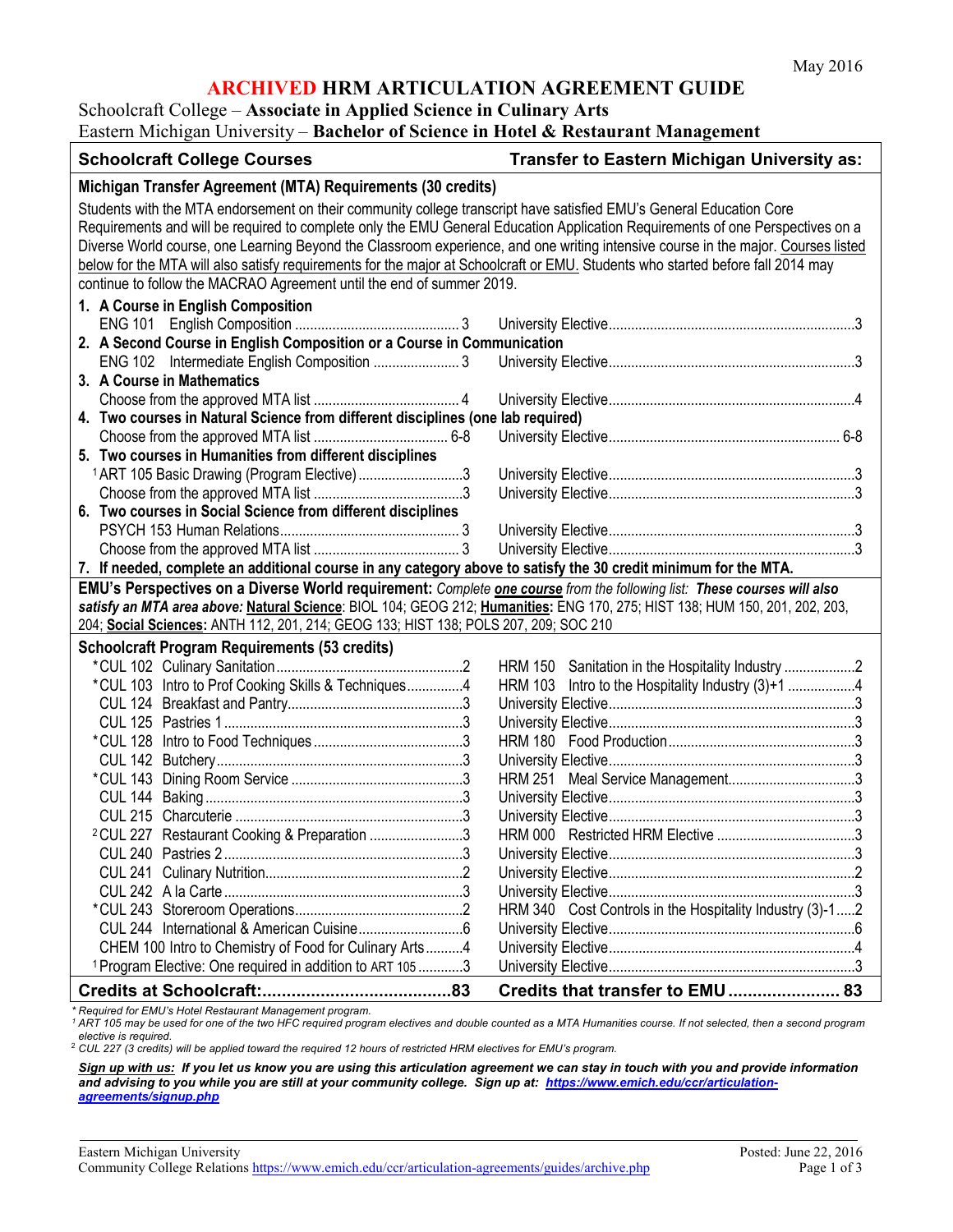# **ARCHIVED HRM ARTICULATION AGREEMENT GUIDE**

## Schoolcraft College – **Associate in Applied Science in Culinary Arts** Eastern Michigan University – **Bachelor of Science in Hotel & Restaurant Management**

| <b>Completion of the Hotel Restaurant</b><br><b>Management Program at EMU</b>                                                                                                                                                                                                                                                                                                                                                                                                                                                                                                                                                                                                                                                                                                                                                                                                                                                                                                                                                                                                                                                                                                                                                                                                                                                                                                                              |                                                                                                                                                                                                                                                                                                                                                                                                                                                                                                                                                                                                                                                                                                                                                                                  |
|------------------------------------------------------------------------------------------------------------------------------------------------------------------------------------------------------------------------------------------------------------------------------------------------------------------------------------------------------------------------------------------------------------------------------------------------------------------------------------------------------------------------------------------------------------------------------------------------------------------------------------------------------------------------------------------------------------------------------------------------------------------------------------------------------------------------------------------------------------------------------------------------------------------------------------------------------------------------------------------------------------------------------------------------------------------------------------------------------------------------------------------------------------------------------------------------------------------------------------------------------------------------------------------------------------------------------------------------------------------------------------------------------------|----------------------------------------------------------------------------------------------------------------------------------------------------------------------------------------------------------------------------------------------------------------------------------------------------------------------------------------------------------------------------------------------------------------------------------------------------------------------------------------------------------------------------------------------------------------------------------------------------------------------------------------------------------------------------------------------------------------------------------------------------------------------------------|
| <b>Major Requirements</b><br>(33 credits)<br><sup>1</sup> COT 300W Research & Writing: Tech Career Persp 3<br>HRM 268 Hotel Operations Management3<br>HRM 376 Legal Aspects of the Hospitality Industry3<br>HRM 410 Human Resource Issues in Hosp Indus 3<br>HRM 430 Seminar in Hospitality Management3<br>HRM 450 Meetings and Events Management3<br>HRM 470 Hospitality Industry Marketing 3<br>HRM 496 Strategies in Hospitality Management3<br><b>HRM Restricted Elective Courses (9 credits)</b><br>Choose nine credit hours from the following: 9<br>HRM 177/178/179 Special Topics (1/2/3)<br>HRM 277/278/279 Special Topics (1/2/3)<br>HRM 330 Hospitality Technology Management (3)<br>HRM 350 Hospitality Facilities Management (3)<br>HRM 377/378/379 Special Topics (1/2/3)<br>Franchising & Contract Management (3)<br><b>HRM 360</b><br><b>HRM 396</b><br>Club and Resort Management (3)<br>Quality Service Management (3)<br><b>HRM 420</b><br>Entrepreneurship in Hospitality Ind (3)<br><b>HRM 455</b><br>Advanced Foodservice Management (3)<br><b>HRM 460</b><br><b>HRM 465</b><br>Advanced Topics in Hosp. Mgmt. (3)<br>International Hospitality Management (3)<br><b>HRM 475</b><br>Gaming and Casino Management (3)<br><b>HRM 480</b><br>Beverage Management (3)<br><b>HRM 485</b><br>HRM 497/498/499 Independent Study (1/2/3)<br>Other courses by approval of Program Coordinator | Sample Sequence for completing the program<br>Courses may not be offered every semester. Consult the HRM<br>program advisor to make a plan of study.<br><b>Spring/Summer Semester</b><br>(3 credits)<br><sup>1</sup> COT 300W Research and Writing: Tech Career Persp 3<br><b>Fall Semester</b><br>(15 credits)<br>HRM 376 Legal Aspects of the Hosp Industry  3<br>HRM 410 Human Resource Issues in Hosp Mgmt 3<br><b>Winter Semester</b><br>(15 credits)<br>HRM 430 Seminar in Hospitality Management 3<br>HRM 450 Meetings and Events Mgmt3<br>HRM 470 Hospitality Industry Marketing3<br>HRM 496 Strategies in the Hospitality Industry3<br>For other semesters that courses are offered see the course rotation<br>at http://www.emich.edu/sts/hrm/undergrad%20programs.htm |

*<sup>1</sup> Satisfies the Writing Intensive requirement.*

*<sup>2</sup> Satisfies the Learning beyond the Classroom requirement.*

*<sup>3</sup> A minimum of 124 credit hours is required to graduate.*